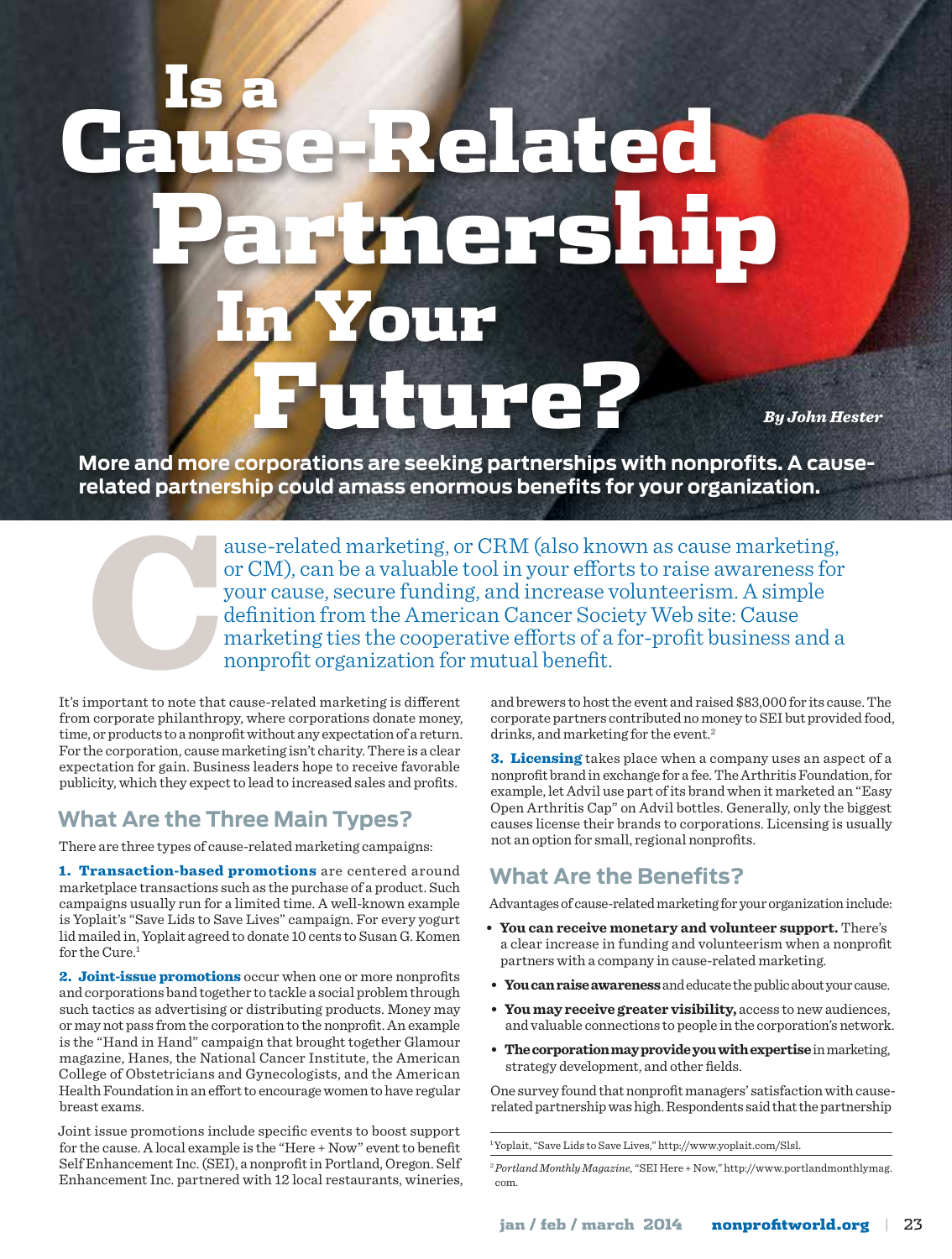met or exceeded their expectations for five of 12 surveyed goals (public awareness of their organization, a long-term relationship with the corporate partner, cause awareness, event support, and networking contacts). For the seven goals that didn't meet or exceed expectations (short-term funding, public donations, long-term funding, improving how the nonprofit meets its mandate, finding new volunteers, gaining expertise, and improving internal procedures in the nonprofit organization), the highest differential was only .46 on a 10-point scale.3

Another research report shows that consumers want more companies to support nonprofit causes. Opportunities for innovation and deeper engagement are immense, according to the report. People are incredibly attuned to cause branding, but they aren't yet satisfied; 83% of Americans "wish more of the products, services and retailers they use would support causes" and 78% believe "a partnership between a nonprofit and a company they trust makes a cause stand out." Between 41% and 56% of Americans will actively support, donate to, or volunteer for a nonprofit as a result of a cause-related marketing partnership.4

## **What Are the Risks?**

You need to be aware of potential problems so that you can adopt a strategy to avoid them. The main drawbacks are:

Extra effort and wasted resources. You must be sure that the effort and expense to manage the cause-related marketing campaign is worth it. Ask yourself whether you might put your resources to better use.

Reduced donations. Cause marketing may actually reduce contributions to your organization. Some donors, seeing that you're generating donations through the campaign, may decide that they no longer need to contribute to your organization directly. Others may stop donating because they feel alienated by your partnership with the for-profit world.<sup>5</sup>

Tainted partners. A tainted corporate partner may have a detrimental impact on your organization's reputation. Perform due diligence to ensure that a corporation's unsavory image won't rub off on you and spoil your own repute.

**Structural atrophy.** If your campaign is a huge success, you may be tempted to become complacent and stop looking to other avenues of income. Don't let that happen. Money generated by cause-related marketing should encompass only a small portion of your overall funding.

# **How Do You Find the Right Partner?**

Before you start looking for a corporate partner, take a good look at your organization. Ask yourself:

- **What's your primary** mission?
- **Whataretheorganization's** core competencies and expertise?
- **Who** are you serving?
- **Whatassets**do you bring to the table, including such intangibles as your reputation and community good will?
- **Whatcompellingstories**can you tell about people you've served and how you've changed the world for the better?
- **What types of partners** would benefit most from what you have to offer?
- **Howwillyourboardandstaffmembersfeel** about partnering with a corporation? Do you have their full support? Do you need to educate them about the benefits of partnering before you move forward? Without their complete endorsement, you'll have trouble supplying the amount of time and energy that's needed.

Next, put together a list of potential partners. For each one, carefully review:

- **the company's** annual reports
- **speeches** by corporate leaders
- **news reports** related to the company.

Inquire deeply to find answers to the following questions about the corporation and its leaders:

- **What's their record** on human rights and other issues of importance to you?
- **Do they share** your organization's values? Does their mission align with yours?
- **Whatotherareasoffit** can you find? Do they have a geographic reach similar to yours? Is there already an existing relationship between someone in your organization and someone who works for them?
- **Howdoemployeesofthecompany** feel about your organization's cause?
- **Does the companyhave a collaborative** mindset? Have they partnered with other groups? If so, how successful were those alliances?
- **How do your donors feel** about the potential partner?
- **What is the public's perception** of the corporation? Does it have a solid reputation?

#### **What Are the Steps to Recruiting a Partner?**

**1. Findaconnectiontothecorporationyou'vechosenasyour ideal partner.** Any introduction from an employee or board member of the corporation is better than a cold call. Keep networking till you find that golden connection.

**2. Set up a meeting.** Prepare for it by developing a presentation that shows you understand their business and the value partnering with your nonprofit will provide.

**3. At themeeting, spendtimeaskingquestionsandgathering informationabout the corporation.** Show that you've done your homework, and explain the benefits of a partnership with your organization. For example, you can help the company boost its image and reinforce its positive views on social, environmental, and other issues the public cares about.

**4. Submit a proposal to the corporation.** Describe the benefit of a partnership with your organization to the company and the community. Spell out the time commitment needed by both partners.

- **5. Be clear about the following:**
	- *How much money* will the company guarantee to provide your organization? Will this amount be a percentage of profits, a percentage of revenues, or a set amount? If there is a minimum or maximum amount guaranteed by the company, what are those amounts?
	- *Whatmarketing effortswill the corporationundertake* to promote the cause-related marketing campaign?
	- *What customer base* will the campaign be targeting?

<sup>3</sup>*"The Impact of Cause-Related Marketing on Nonprofit Organizations," Proceedings from International Nonprofit and Social Marketing Conference: Partnerships, Proof and Practice,* New South Wales, Australia: Centre for Health Initiatives, http://ro.uow.edu.au/insm08/2.

<sup>4</sup> *Cone Nonprofit Marketing Trend Tracker,* http://www.coneinc.com/2010-conenonprofit-marketing-trend-tracker.

<sup>5 &</sup>quot;Profits for Nonprofits," *Harvard Business Review,* 74(6).